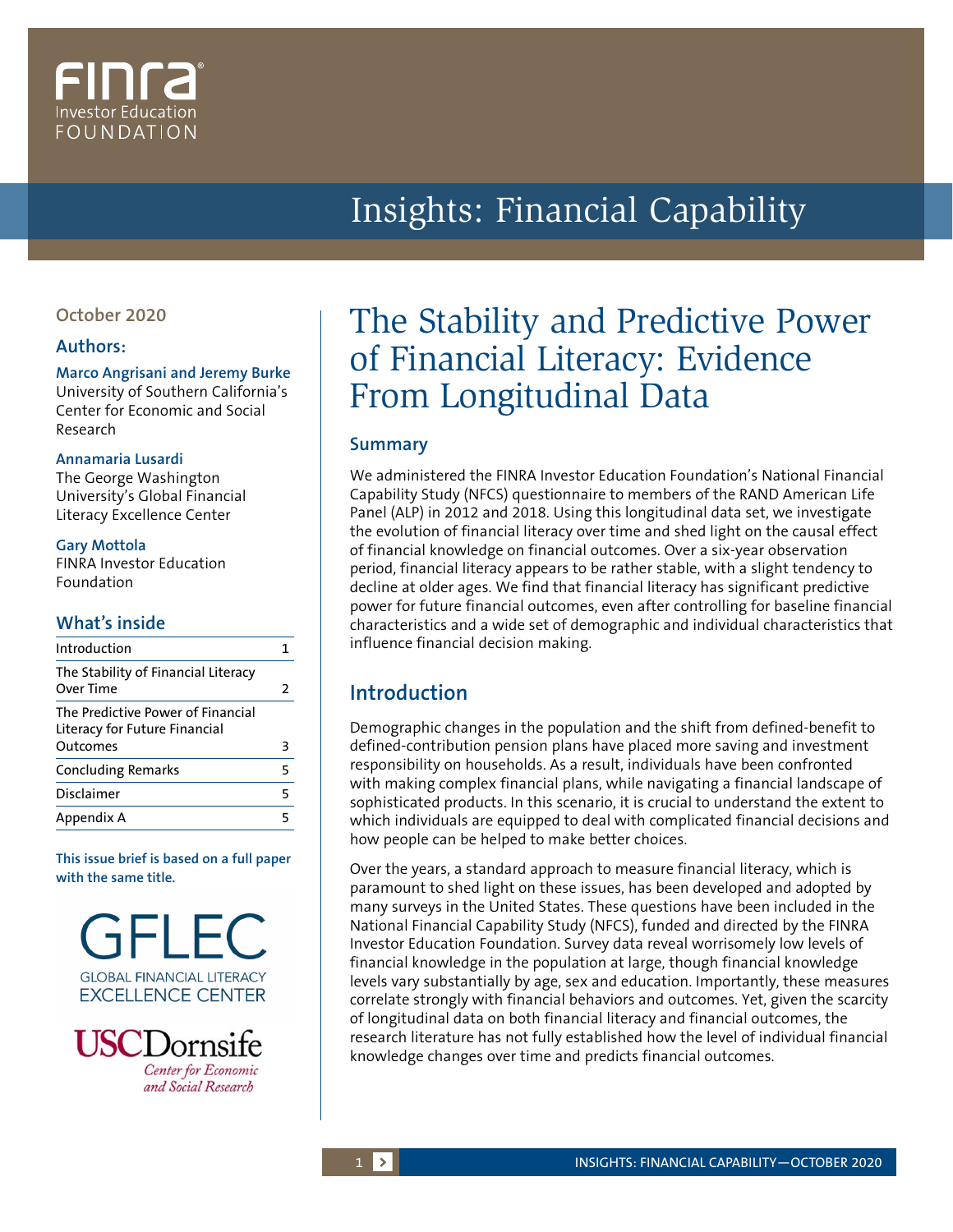<span id="page-1-0"></span>To address these questions, we rely on two waves of the NFCS, which we administered in the RAND ALP in 2012 and 2018 to a sample of about 1,500 respondents. With repeated observations on the same individuals about six years apart, and a rich set of demographic controls, we can analyze how financial literacy changes over time and how past levels of financial literacy influence future financial outcomes and behaviors. This data set enables us to interpret, with reasonable confidence, any statistically significant relationships as evidence of a causal effect of financial literacy measured in 2012 on financial outcomes measured in 2018. Our empirical approach leverages the fact that financial outcomes in 2018 cannot affect the predetermined level of individual financial knowledge in 2012. Additionally, we control for a wide range of individual characteristics related to both financial outcomes and financial literacy that may bias estimates, if omitted.<sup>1</sup>

This research represents one of the first attempts to collect and analyze longitudinal data on financial literacy and financial outcomes for the U.S. As such, it offers important insights into what shapes household saving and planning for the future, with a specific focus on the role that financial knowledge plays in determining financial decisions and outcomes. In particular, while many studies find a positive correlation between financial literacy and financial outcomes in crosssectional data, it is largely unknown whether the gap in financial preparedness between those with low and high financial literacy widens or narrows over time. Such knowledge is crucial for devising and implementing interventions that can effectively improve the financial decision-making and financial wellbeing of households, particularly among groups for which resources are relatively scarce and psychological and other hurdles towards saving and planning for the future are more difficult to overcome.

# **The Stability of Financial Literacy Over Time**

In both waves of data (2012 and 2018), we administered a five-question quiz covering fundamental concepts of economics and finance, which have become known as the Big Five. The quiz includes simple calculations of interest in a savings account, the workings of inflation, the relationship between interest rate and bond prices, the relationship between the length of a mortgage and

1 See the full paper for more details on the estimation strategy.

the overall interest paid over the life of the loan, and the concept of risk diversification. The quiz can be found at [www.usfinancialcapability.org/quiz.php.](http://www.usfinancialcapability.org/quiz.php.) We construct a simple financial literacy index by counting the number of correct responses to the quiz for each individual.

Over our six-year window of analysis, we find that financial literacy remains quite stable, with a slight tendency to decline. Figure 1 highlights the distribution of correct responses across the two waves of data. The average number of correct questions is 3.53 in 2012, dropping slightly to 3.43 in 2018, which is a marginally statistically significant difference. There is little difference in the proportion of respondents answering all questions correctly across the two points in time, though a general leftward shift of the distribution between 2012 and 2018 for scores below five is observed. Nearly half of the respondents (47 percent) have the same score in 2018 as in 2012, and 87 percent have a score in 2018 within plus or minus 1 of their score in 2012.



Further analysis reveals that the slight decline in average financial literacy between the two survey waves is driven primarily by reduced financial literacy among older adults. On average, financial literacy increased over time for individuals aged 18-32 in 2012, and decreased for all other age/cohorts, with the largest (and only statistically significant) decline being experienced by adults above the age of 64. This pattern could be partly attributed to cognitive aging.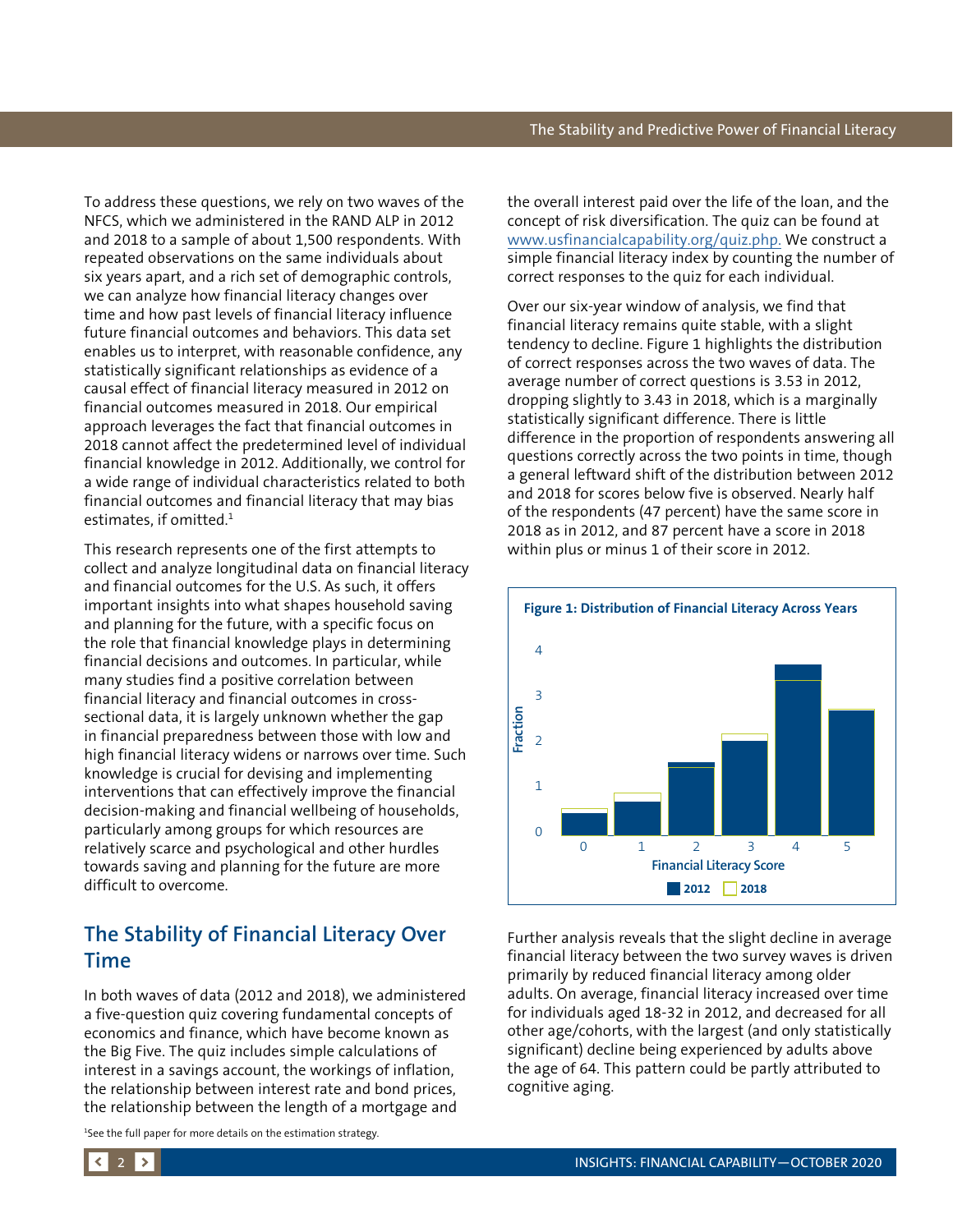# <span id="page-2-0"></span>**The Predictive Power of Financial Literacy for Future Financial Outcomes**

In addition to measuring changes over time in individuals' financial knowledge, our longitudinal data allow us to examine the medium term (about six years) predictive power of financial literacy. That is, controlling for observable characteristics, individual-specific traits, and current financial condition, does financial literacy predict future financial outcomes and behaviors? Specifically, we focus on six different financial outcomes, three positive and three negative (Table 1). Among the positive, we consider satisfaction with overall financial condition, ability to meet an unexpected \$2,000 expense, and planning for retirement. For negative outcomes, we consider subjective perception about having too much debt, use of alternative financial services, and costly credit card behaviors (see Appendix A for more details on these measures). We regress these financial outcomes measured in 2018 on financial literacy measured in 2012. We control for the financial outcome itself, as observed in 2012, and for a wide range of individual characteristics measured in 2012, namely age, race, gender, marital status, employment status, income, education, cognitive ability, risk aversion and planning attitudes.

#### **Table 1: Positive and Negative Financial Outcomes**

| <b>Positive Outcomes</b> | <b>Negative Outcomes</b>                 |
|--------------------------|------------------------------------------|
| Financially satisfied    | Too much debt                            |
| Can meet \$2,000 shock   | Use of alternative financial<br>services |
| Planned for retirement   | Costly credit card behaviors             |

As can be seen in Figure 2, we find that financial literacy has significant predictive power for future, positive financial outcomes, while the associations with future negative financial outcomes are not statistically significant. Specifically, a one unit increase in the 2012 financial literacy index is associated with a 0.13 point increase in financial satisfaction in 2018. This corresponds to almost a 2.5 percent increase relative to mean financial satisfaction in the sample (*i.e.*, 6 on a 10-point scale). Similarly, for every one unit increase in 2012 financial literacy, individuals are 3.5 percentage

points more likely to have done any retirement planning, a 6 percent increase relative to a sample proportion of 57 percent. An additional correct answer to the financial literacy quiz in 2012 is associated with about a five percentage-point higher likelihood of being able to meet an unexpected \$2,000 expense in 2018, representing a sizeable 8 percent increase relative to a sample proportion of 61 percent.



Note: Percent increase in 2018 financial behavior relative to the mean for every one-unit increase in 2012 financial literacy score.

Figure 3 shows the predicted probabilities of being able to meet an unexpected \$2,000 expense in 2018 based on the financial literacy score in 2012. These probabilities are calculated using the regression equation, which, as noted above, controls for a wide range of demographic and other variables and the ability to meet an unexpected \$2,000 expense in 2012. According to the estimated effect described above, the predicted probability of meeting an unexpected expense in 2018 increases monotonically from 46 percent when no financial literacy questions are answered correctly in 2012 to 67 percent when all five financial literacy questions are answered correctly in 2012, after controlling for the variables noted above.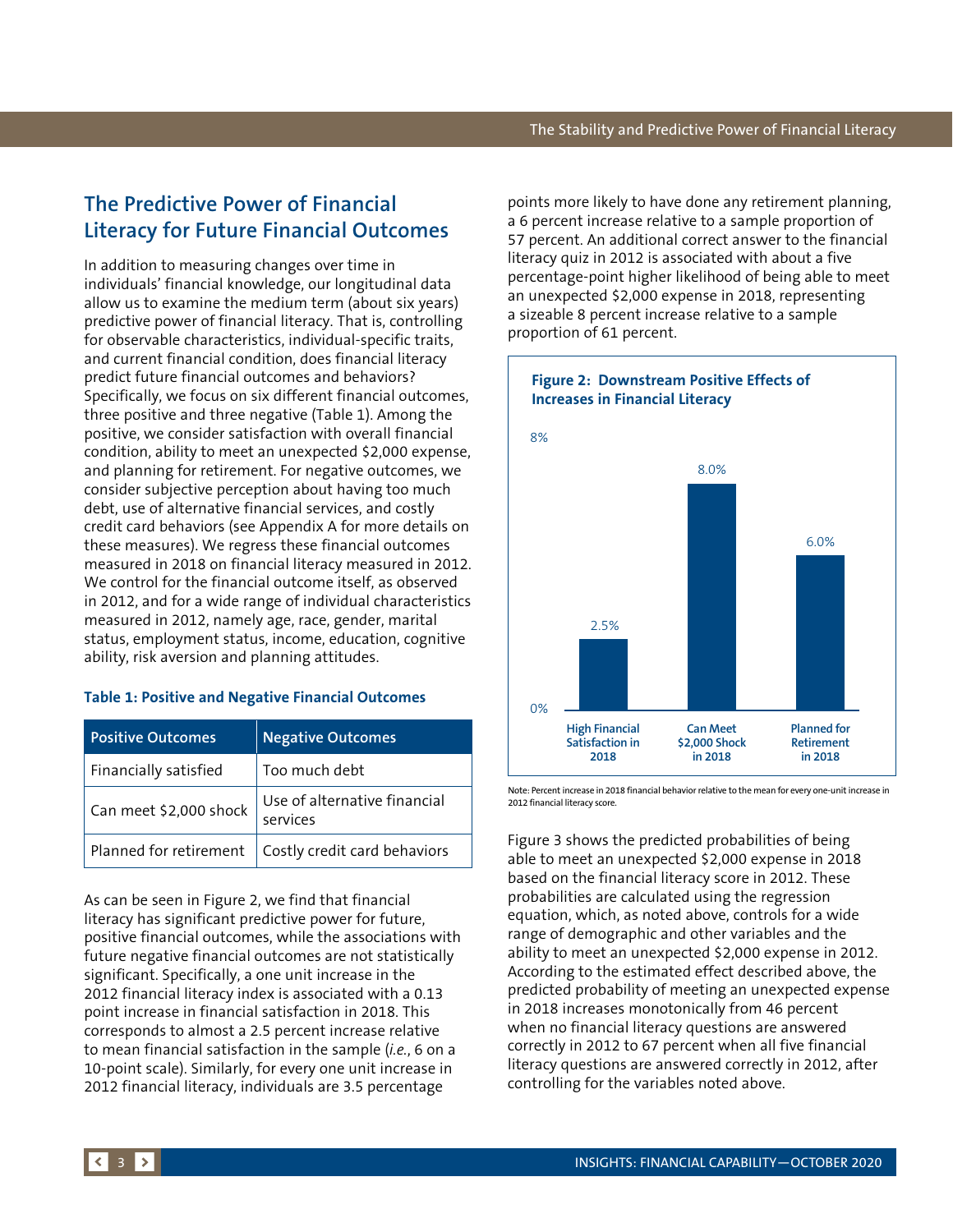Financial literacy in 2012 is not statistically related to any of the negative financial outcomes in 2018. This suggests that poor financial decision-making may not be driven primarily by differences in financial knowledge, but may instead be attributed mainly to other factors like negative financial shocks and resource scarcity. Failure to avoid these behaviors is more plausibly driven by behavioral factors (for example, present bias, resource constraints) and financial shocks than by lack of financial knowledge.



Note: Percent increase in 2018 financial behavior relative to the mean for every one-unit increase in

We also investigate how the relationship between financial literacy and future financial outcomes varies across demographic groups. For example, women, individuals age 55 and older, and high-income households seem to benefit the most from better financial knowledge when it comes to retirement planning. Specifically, a one unit increase in the financial literacy score in 2012 leads to an increase in the likelihood of planning for retirement of about 4.5 percentage points for women (a statistically significant effect) and only 2 percentage points for men (a non-statistically significant effect). As reported in

Figure 4, these translate to a 9 percent and 3 percent increase from the corresponding sample proportions of 51 percent and 63 percent. Similarly, the estimated coefficients for financial literacy in 2012 indicate an increase of nearly 5.5 percentage points in the probability of retirement planning among individuals age 55 or older (a 9 percent increase from the sample proportion) and of barely 2 percentage points (3.5 percent increase from the sample proportion) among those younger than 55. Also, for individuals with income at or above \$60,000, a higher financial literacy score in 2012 is associated with a 5.6 percentage-point increase in the likelihood of having done some retirement planning by 2018 (an 8 percent increase from the sample proportion of 69 percent). For those with income below \$60,000, the estimated increase is only 1.7 percentage points and not statistically significant (a 4 percent increase from the sample proportion of 43 percent). We also found that gender, age, and income had different downstream effects for other dependent variables, though in the interest of space we only report the likelihood to plan for retirement here. See the full paper for these additional findings.



Note: Percent increase in 2018 likelihood to plan for retirement relative to the sample<br>proportion for every one-unit increase in 2012 financial literacy score.

# **Figure 4: Predictive Power of Financial Literacy on**